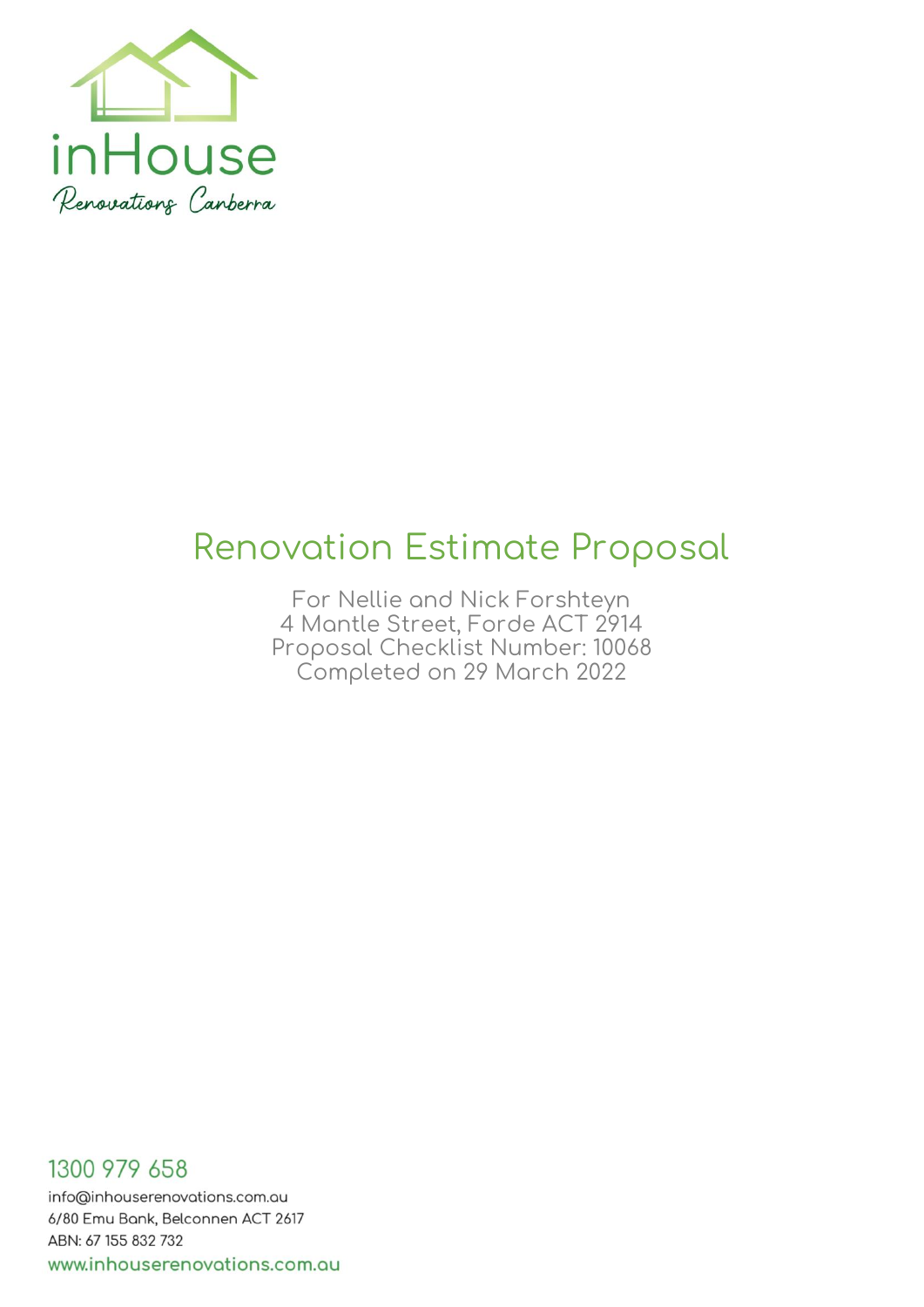

info@inhouserenovations.com.au 6/80 Emu Bank, Belconnen ACT 2617 ABN: 67 155 832 732 www.inhouserenovations.com.au

Tuesday, 29 March 2022

Nellie and Nick

Thank you for the opportunity to provide your Renovation Estimate Proposal.

The purpose of this proposal is to provide you with an approximate value that we have developed following collaboration with our design, planning, and building teams.

Also included are:

- Initial sketches
- The details of your project scope
- Projected Pricing per room
- Frequently asked questions and answers

Please note that this proposal is indicative price guide for the proposed works and additions at your property.

We have provided what we call a minimum values and high values, they are provided to you to guide you on the likely value of the proposed improvements.

The next step in the process is to enter into an design agreement so we can provide a concrete proposal.

Thank you

Yours sincerely

Jason Yeung **|**Business Manager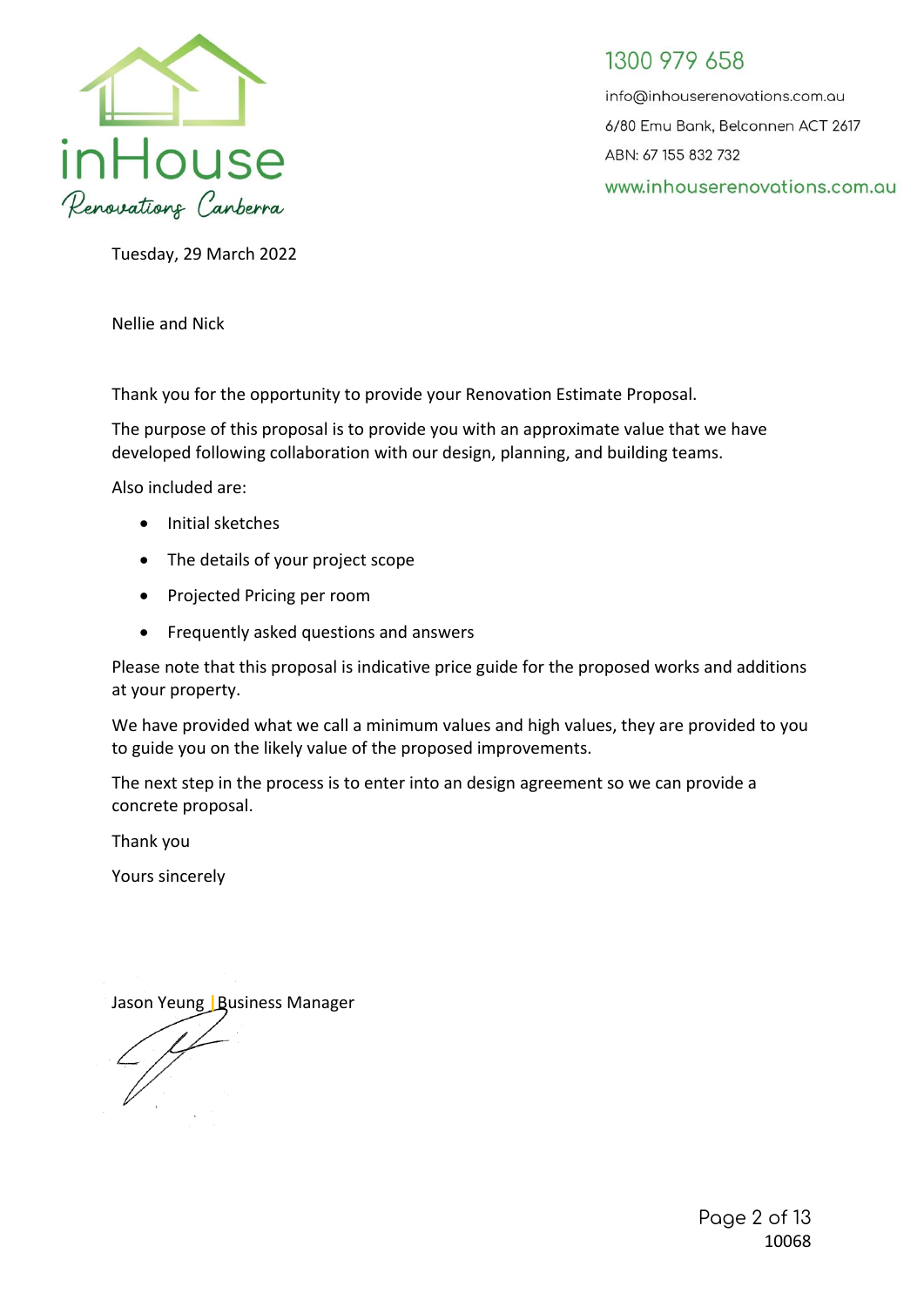

info@inhouserenovations.com.au 6/80 Emu Bank, Belconnen ACT 2617 ABN: 67 155 832 732 www.inhouserenovations.com.au

# Contents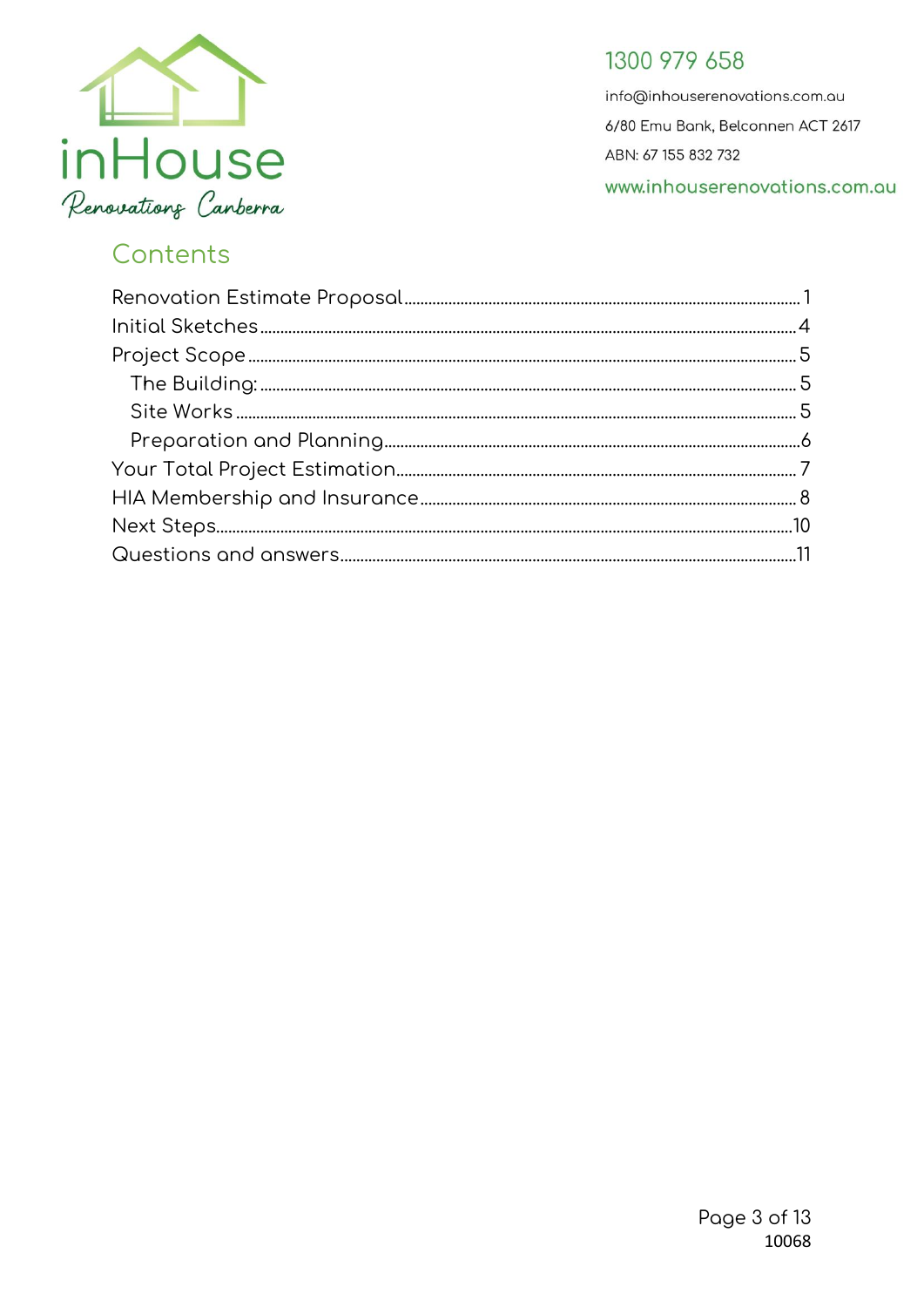

<span id="page-3-0"></span>**Initial Sketches**

## 1300 979 658

info@inhouserenovations.com.au 6/80 Emu Bank, Belconnen ACT 2617 ABN: 67 155 832 732 www.inhouserenovations.com.au

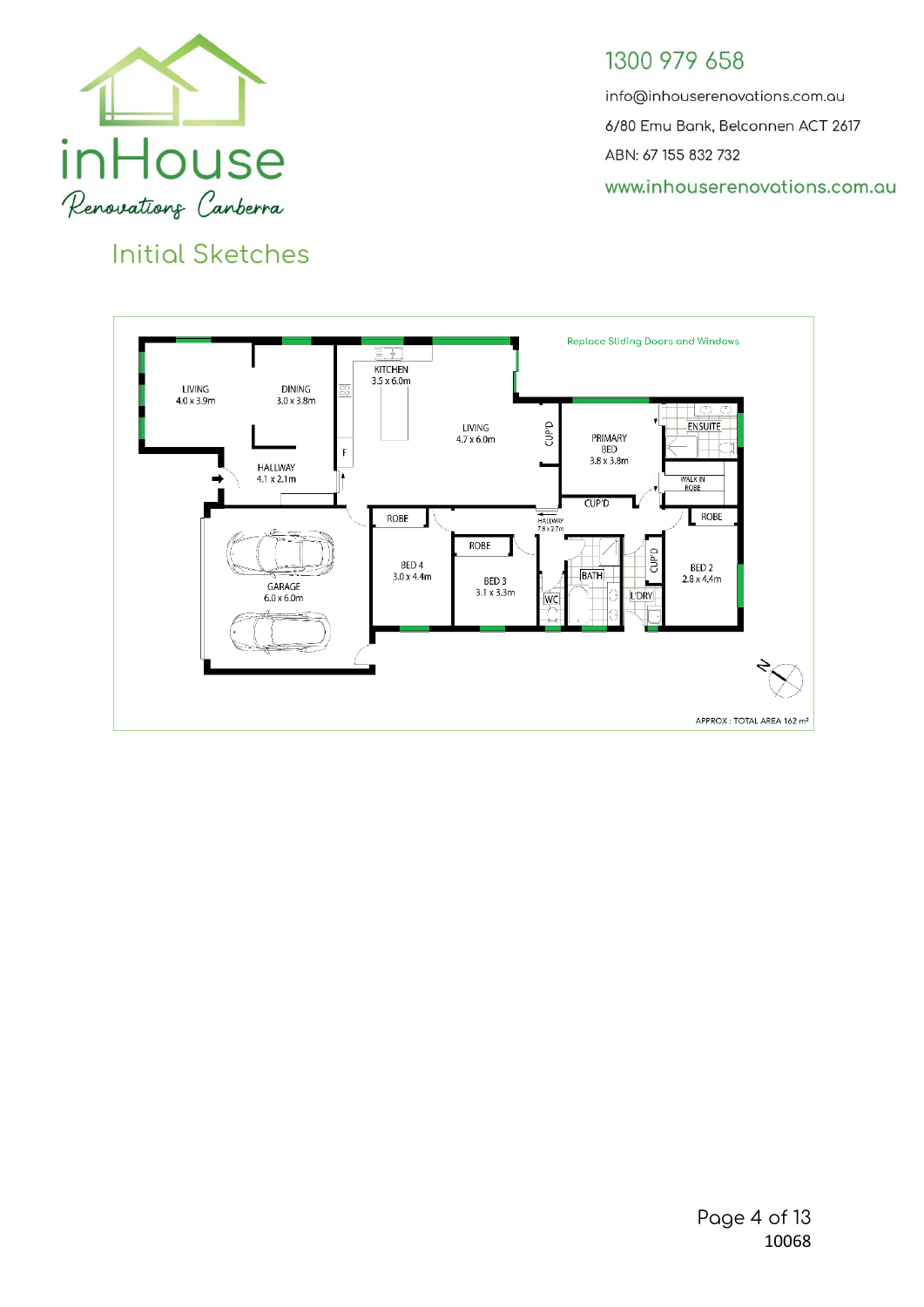

info@inhouserenovations.com.au 6/80 Emu Bank, Belconnen ACT 2617 ABN: 67 155 832 732 www.inhouserenovations.com.au

# <span id="page-4-0"></span>**Project Scope**

<span id="page-4-1"></span>The Building:

#### **Windows and Sliding Doors**

Replace existing windows and sliding doors with Double Glazed windows and sliding doors

- Powder coated aluminium windows and sliding doors.
- Double glazing system.
- Includes sliding, awning and fixed opening windows.
- Flyscreen's included to opening windows and sliding doors.
- Includes colour choice from a range of 9 standard colours.
- Designed and glazed to Australian Standard 2047, 1288 and 2208.
- Wind load performance to Australian Standard 4055.
- You may choose to adjust opening windows to double hung, casement, or other opening windows options, however these are not included in the total price.

#### **Heating and Cooling**

18 KW Reverse Cycle Ducted System Air Conditioning

- Choice of Daikan or Panasonic systems.
- Supply and install 18KW Reverse Cycle Ducted System Air Conditioning.
- Supply and install power supply, drainage and isolator.
- Includes 8 Outlets
- Existing system remains

#### <span id="page-4-2"></span>**Site Works**

#### **Safety**

Waste Management

• Removal of all building waste and packaging from the site.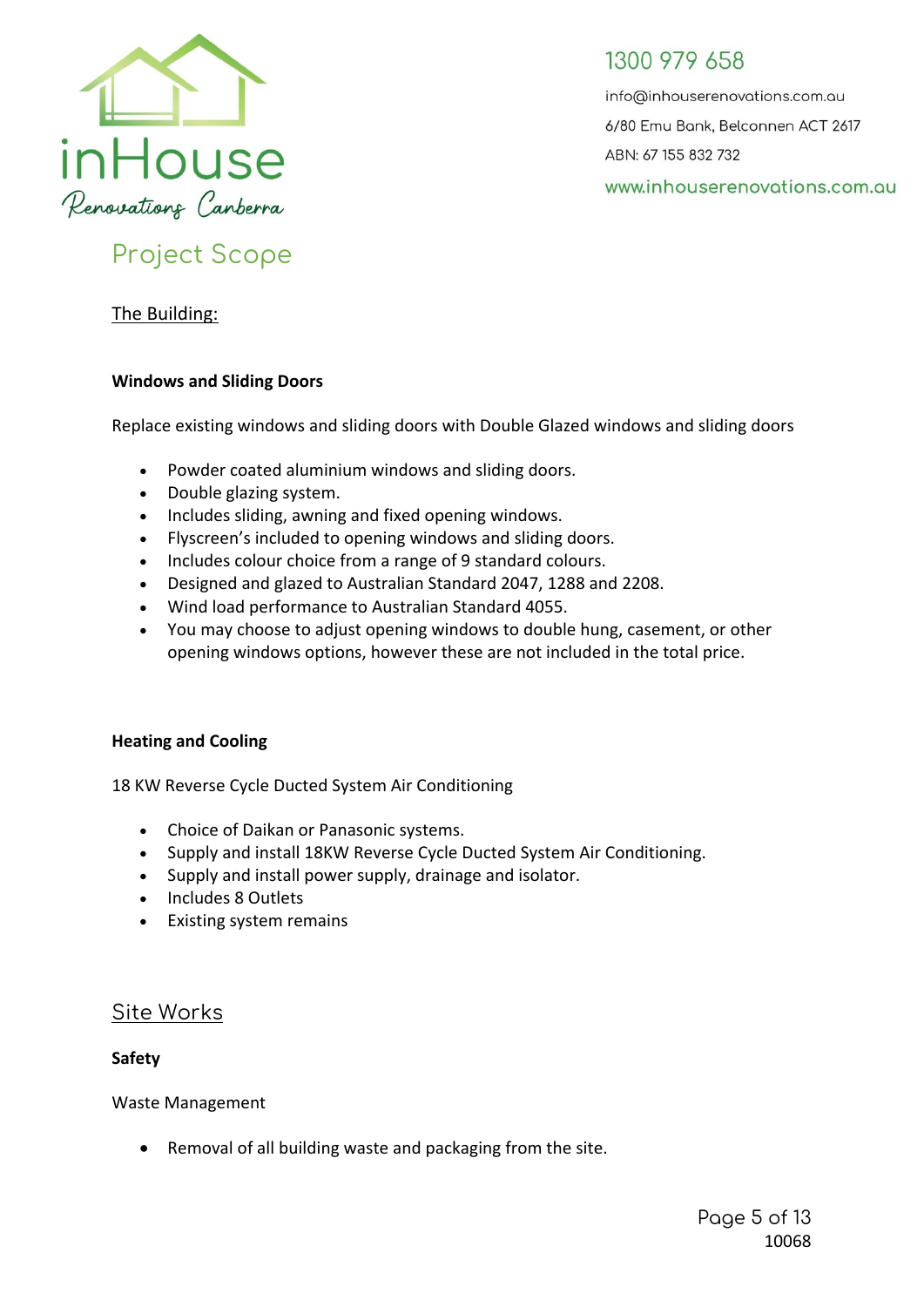

info@inhouserenovations.com.au 6/80 Emu Bank, Belconnen ACT 2617 ABN: 67 155 832 732 www.inhouserenovations.com.au

• Skip bins will be used when access is possible. If not, vehicles when required will remove loads.

#### Deliveries

- Schedule of deliveries.
- Provide manual labour to manage deliveries and store materials appropriately.
- Use of existing storage areas, garages/carports may be required.

#### <span id="page-5-0"></span>**Preparation and Planning**

#### **Insurances and Licensing**

Public Liability Insurance

- Public liability and contract works insurance.
- Owners are required to inform their insurance company of the work to be undertaken.

Home Warranty Insurance

• Homeowners warranty insurance.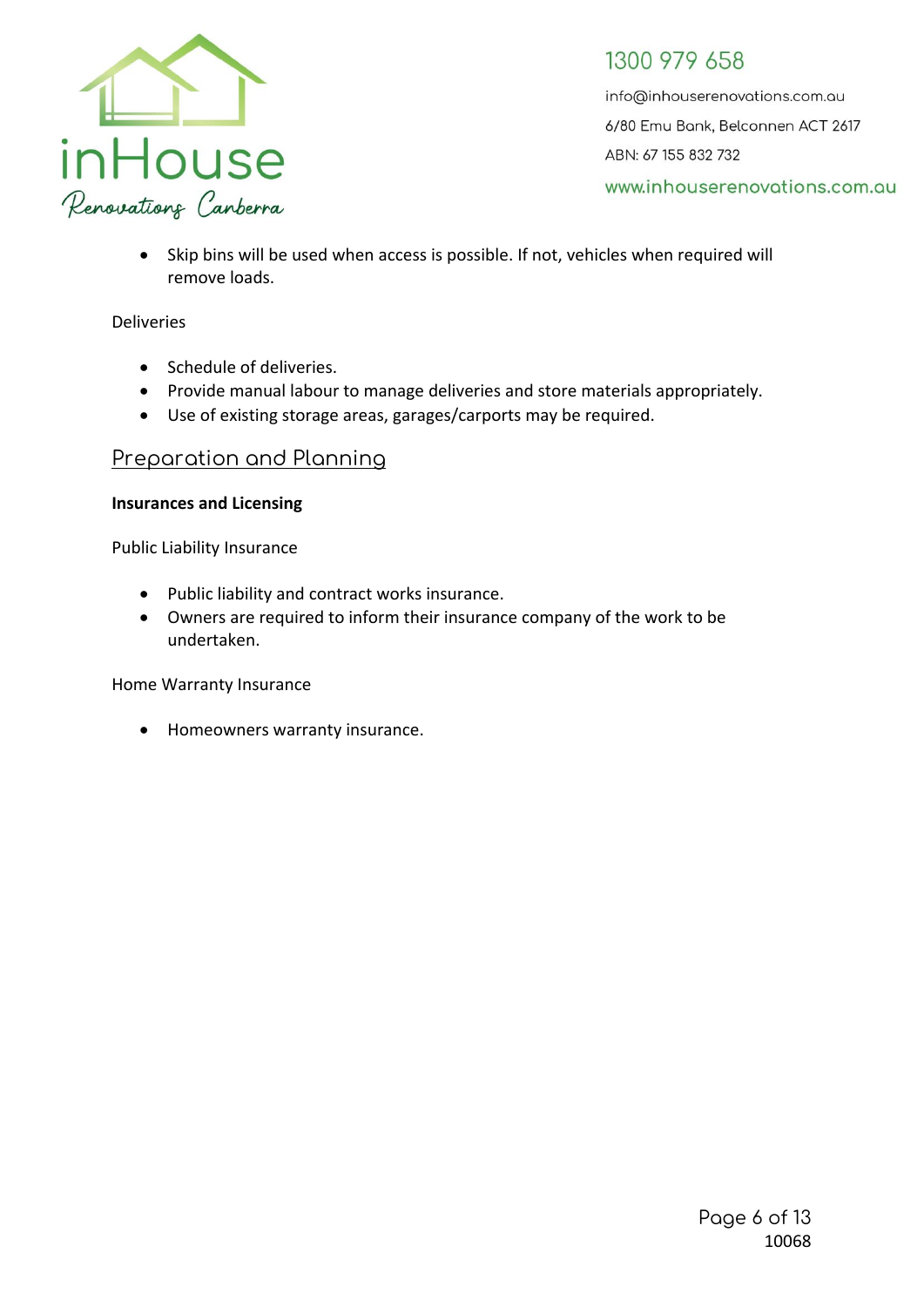

info@inhouserenovations.com.au 6/80 Emu Bank, Belconnen ACT 2617 ABN: 67 155 832 732 www.inhouserenovations.com.au

# <span id="page-6-0"></span>**Your Total Project Estimation**

|                                      | Low Value   | <b>High Value</b> |
|--------------------------------------|-------------|-------------------|
| <b>Windows and Double</b><br>Glazing | \$36,471.68 | \$43,766.02       |
| Ducted Heating and<br>Cooling        | \$18,963.00 | \$22,755.60       |
| <b>Initial Estimated Range</b>       | \$55,434.68 | \$66,521.62       |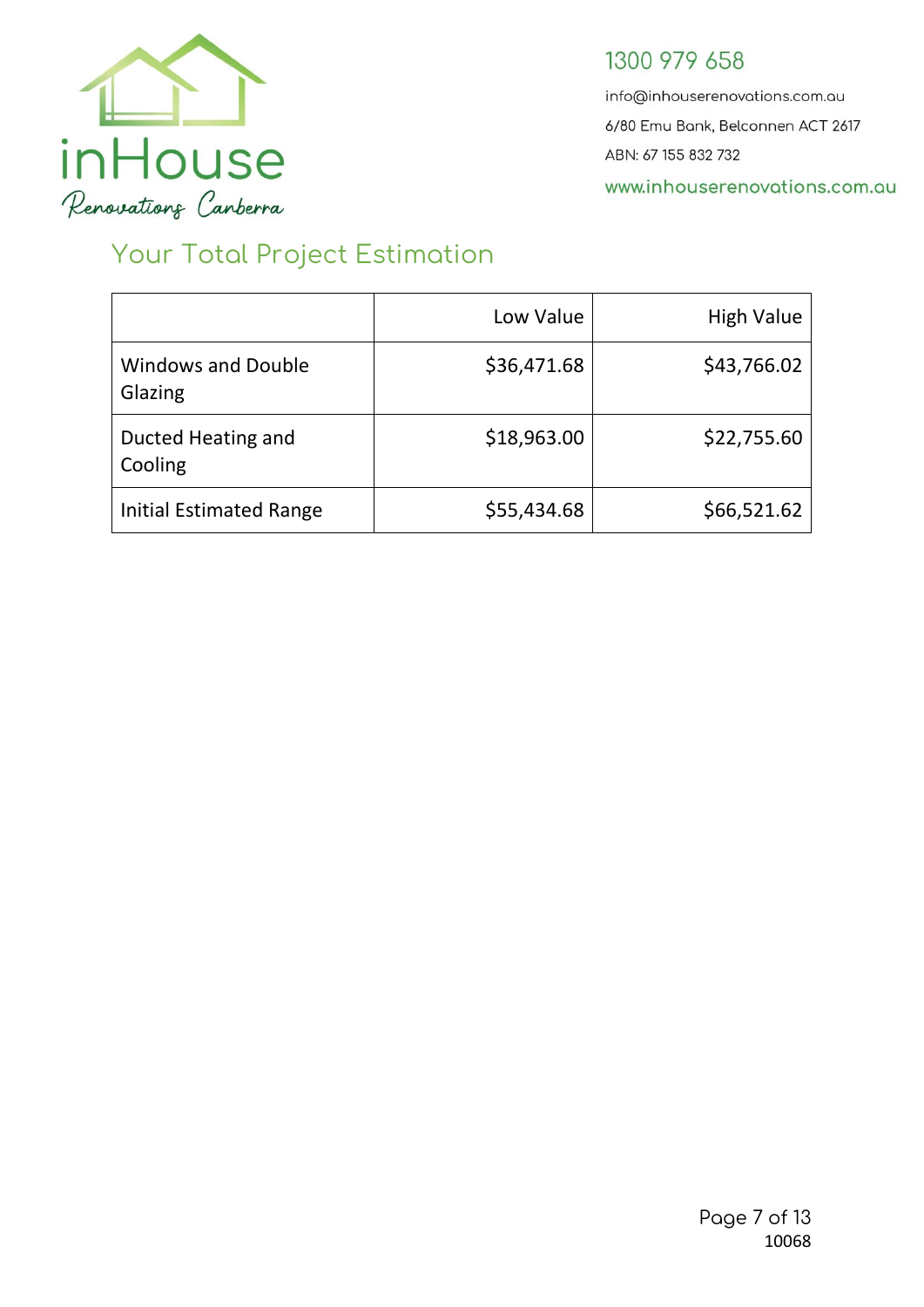

info@inhouserenovations.com.au 6/80 Emu Bank, Belconnen ACT 2617 ABN: 67 155 832 732 www.inhouserenovations.com.au

# <span id="page-7-0"></span>**HIA Membership and Insurance**

| THIS IS TO CERTIFY THAT                                                                                                         |                       |
|---------------------------------------------------------------------------------------------------------------------------------|-----------------------|
| <b>Turnkey Creations Pty Ltd</b><br>was admitted to Membership of the<br>Housing Industry Association Ltd<br>ABN 99 004 631 752 |                       |
| ON THE                                                                                                                          |                       |
| 27 <sup>th</sup> August 2012<br>MEMBERSHIP NUMBER                                                                               |                       |
| 589190                                                                                                                          | Josduin               |
| HIA NATIONAL PRESIDENT                                                                                                          | HIA MANAGING DIRECTOR |
|                                                                                                                                 |                       |
|                                                                                                                                 |                       |
| Member                                                                                                                          |                       |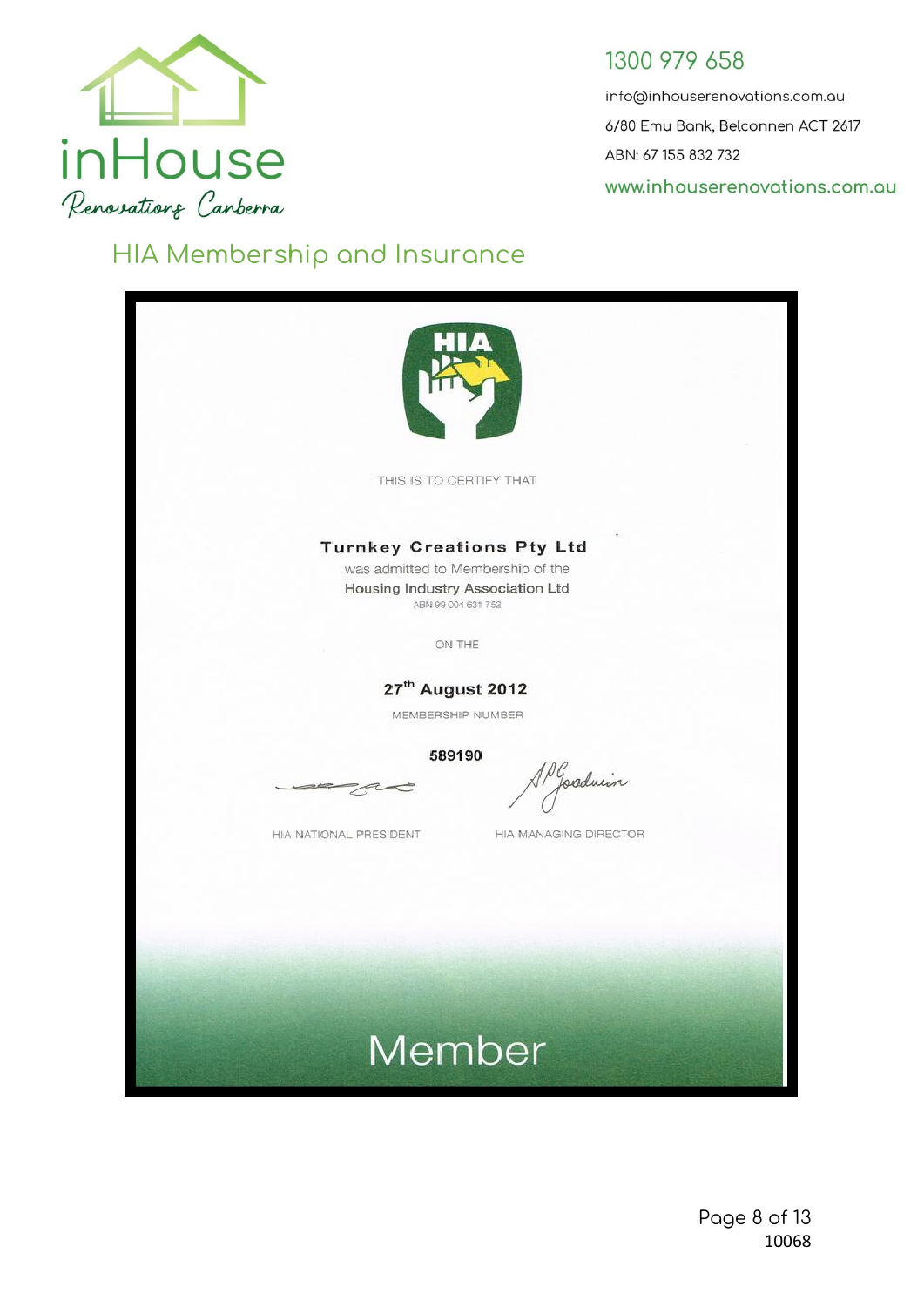

info@inhouserenovations.com.au 6/80 Emu Bank, Belconnen ACT 2617 ABN: 67 155 832 732 www.inhouserenovations.com.au

| <b>INSURANCE</b><br>SERVICES                                                                                                                                                                                                                                     |                                                                                                                                                                                                                                                                                                                                                                                                                                                                                                                                                                                                                                                                                      |                                                                                                                                                           | <b>Certificate of Currency</b>                              |             |  |  |
|------------------------------------------------------------------------------------------------------------------------------------------------------------------------------------------------------------------------------------------------------------------|--------------------------------------------------------------------------------------------------------------------------------------------------------------------------------------------------------------------------------------------------------------------------------------------------------------------------------------------------------------------------------------------------------------------------------------------------------------------------------------------------------------------------------------------------------------------------------------------------------------------------------------------------------------------------------------|-----------------------------------------------------------------------------------------------------------------------------------------------------------|-------------------------------------------------------------|-------------|--|--|
|                                                                                                                                                                                                                                                                  |                                                                                                                                                                                                                                                                                                                                                                                                                                                                                                                                                                                                                                                                                      |                                                                                                                                                           | Date of issue 28 September 2021                             |             |  |  |
| <b>Turnkey Creations Pty Ltd</b><br>Level 2 80 Emu Bank<br><b>BELCONNEN ACT 2617</b>                                                                                                                                                                             |                                                                                                                                                                                                                                                                                                                                                                                                                                                                                                                                                                                                                                                                                      | <b>Contact</b><br><b>Telephone</b><br><b>Email</b>                                                                                                        | <b>Bree Parsons</b><br>02 6102 4900<br>bree.parsons@aon.com |             |  |  |
|                                                                                                                                                                                                                                                                  | We hereby certify that the under mentioned insurance policy is current as at the date of this<br>certificate, please refer to the important notices below.                                                                                                                                                                                                                                                                                                                                                                                                                                                                                                                           |                                                                                                                                                           |                                                             |             |  |  |
| <b>Policy Number</b>                                                                                                                                                                                                                                             | 132C001812CAR                                                                                                                                                                                                                                                                                                                                                                                                                                                                                                                                                                                                                                                                        |                                                                                                                                                           |                                                             |             |  |  |
| <b>Insurer</b>                                                                                                                                                                                                                                                   |                                                                                                                                                                                                                                                                                                                                                                                                                                                                                                                                                                                                                                                                                      | QBE INSURANCE (AUSTRALIA) LIMITED                                                                                                                         |                                                             |             |  |  |
| <b>Insured Name</b>                                                                                                                                                                                                                                              |                                                                                                                                                                                                                                                                                                                                                                                                                                                                                                                                                                                                                                                                                      | <b>TURNKEY CREATIONS PTY LTD</b><br>and others as may be defined in the policy document.                                                                  |                                                             |             |  |  |
| <b>Period of Insurance</b>                                                                                                                                                                                                                                       |                                                                                                                                                                                                                                                                                                                                                                                                                                                                                                                                                                                                                                                                                      | 4:00 PM Local Time 31 August 2021 to 4:00 PM Local Time 31 August 2022                                                                                    |                                                             |             |  |  |
| <b>Policy</b>                                                                                                                                                                                                                                                    | <b>HIAIS Platinum Policy</b>                                                                                                                                                                                                                                                                                                                                                                                                                                                                                                                                                                                                                                                         |                                                                                                                                                           |                                                             |             |  |  |
| <b>Geographical Limits</b>                                                                                                                                                                                                                                       | Anywhere in Australia                                                                                                                                                                                                                                                                                                                                                                                                                                                                                                                                                                                                                                                                |                                                                                                                                                           |                                                             |             |  |  |
| <b>Interest Insured</b>                                                                                                                                                                                                                                          | <b>Section A: Material Damage</b>                                                                                                                                                                                                                                                                                                                                                                                                                                                                                                                                                                                                                                                    |                                                                                                                                                           |                                                             |             |  |  |
|                                                                                                                                                                                                                                                                  |                                                                                                                                                                                                                                                                                                                                                                                                                                                                                                                                                                                                                                                                                      | Maximum Contract Value (C/V)<br>S<br>2,000,000                                                                                                            |                                                             |             |  |  |
|                                                                                                                                                                                                                                                                  | Section B: Legal Liability / Public and Products Liability                                                                                                                                                                                                                                                                                                                                                                                                                                                                                                                                                                                                                           |                                                                                                                                                           |                                                             |             |  |  |
|                                                                                                                                                                                                                                                                  | <b>Products Liability</b>                                                                                                                                                                                                                                                                                                                                                                                                                                                                                                                                                                                                                                                            |                                                                                                                                                           | S                                                           | 10,000,000  |  |  |
|                                                                                                                                                                                                                                                                  | <b>Public Liability</b>                                                                                                                                                                                                                                                                                                                                                                                                                                                                                                                                                                                                                                                              |                                                                                                                                                           | S                                                           | 10,000,000  |  |  |
| <b>Further Information</b><br><b>Important notices</b><br>• Subject to full payment of premium<br>· This certificate does not:<br>- amend, extend or alter the Policy.<br>- contain the full policy terms and conditions<br>Aon Reference: CBR 1JH93 D071809/005 | Should you have any queries, please contact us. Our details are set out in the top right side of this document.<br>. Aon does not guarantee that the insurance outlined in this Certificate will continue to remain in force for the period referred to as the Policy may be<br>cancelled or altered by either party to the contract, at any time, in accordance with the terms of the Policy and the Insurance Contracts Act 1984(Clth).<br>. Aon accepts no responsibility or liability to advise any party who may be relying on this Certificate of such alteration to or cancellation of the Policy.<br>- represent an insurance contract or confer rights to the recipient; or | HIA Insurance Services Pty Ltd ABN 84 076 460 967 (HIAIS) as an<br>authorised representative no. 275925 of Aon Risk Services Australia<br>a joint venture | Limited ABN 17 000 434 720 AFSL 241141 (Aon)                | Page 1 of 1 |  |  |
|                                                                                                                                                                                                                                                                  |                                                                                                                                                                                                                                                                                                                                                                                                                                                                                                                                                                                                                                                                                      | of HIA and Aon                                                                                                                                            |                                                             |             |  |  |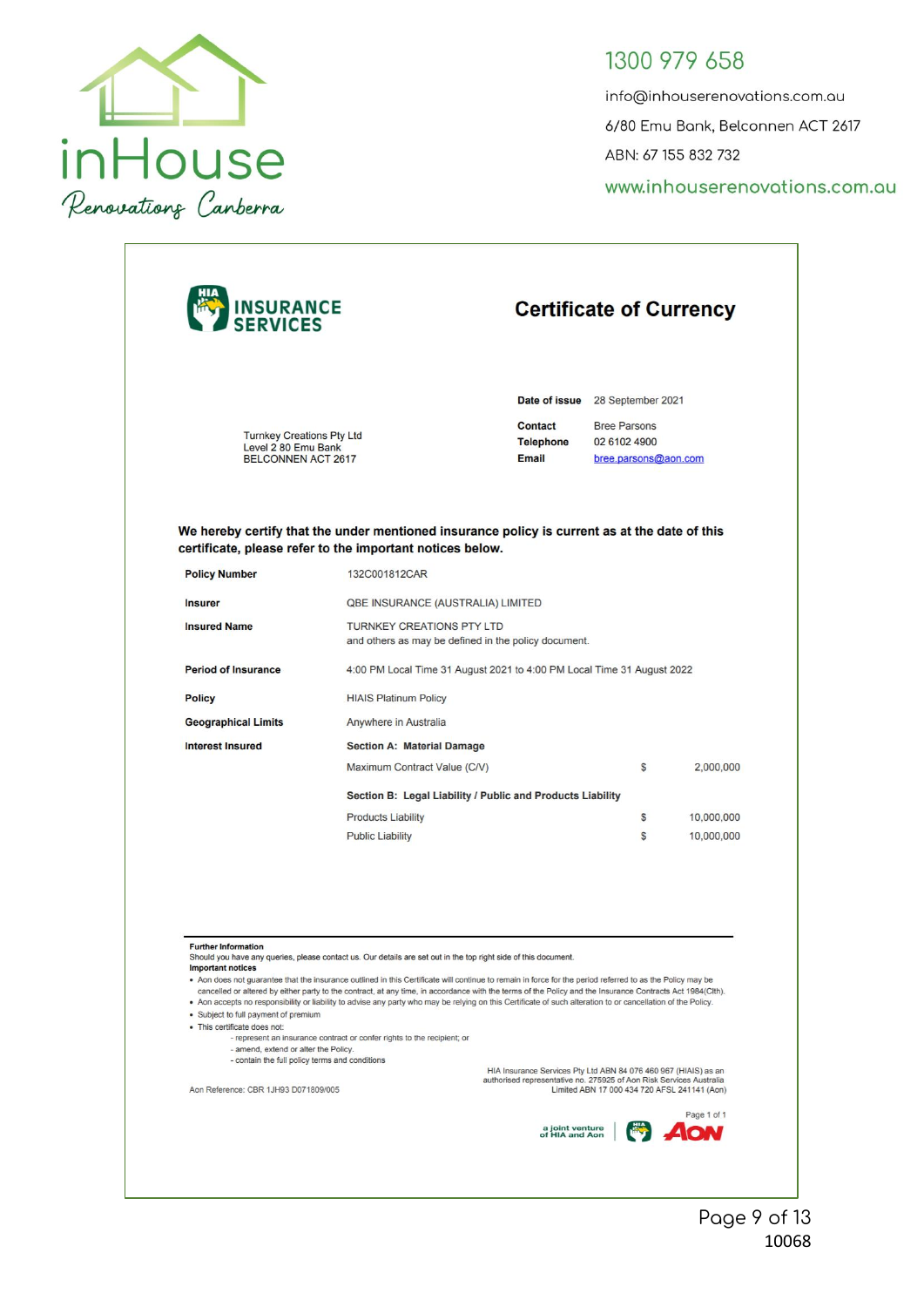

info@inhouserenovations.com.au 6/80 Emu Bank, Belconnen ACT 2617 ABN: 67 155 832 732 www.inhouserenovations.com.au

# <span id="page-9-0"></span>**Next Steps**

The next step is to enter into a design agreement so that we can draw out your plans to create your ideal home renovation.

Our detailed process allows us to provide you a Fixed Proposal, with all contingencies and potential items outlined.

We have included a detailed list of frequently asked questions that relates to these design options for your convenience.

Below are some sample renovation plans that we have prepared.

We look forward to renovating you home and provide you a world class experience.

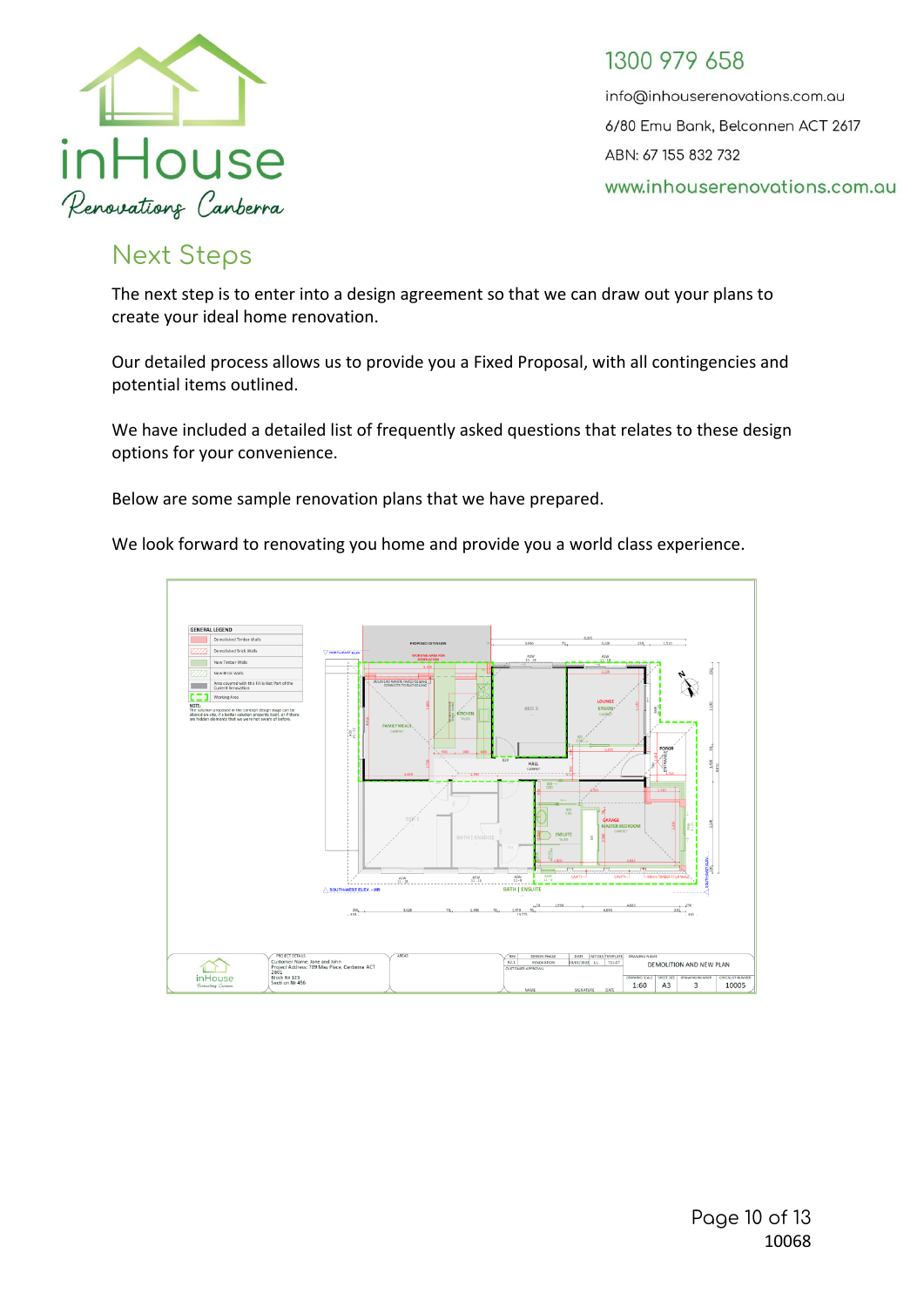

info@inhouserenovations.com.au 6/80 Emu Bank, Belconnen ACT 2617 ABN: 67 155 832 732 www.inhouserenovations.com.gu

# <span id="page-10-0"></span>**Questions and answers**

- **Q:** Is this price final?
- **A:** This is an indicative price based on the renovation scope of work. We will continue to work with you in creating a plan that details your renovation which then we can provide a fixed price agreement
- **Q:** Can we have a fixed price agreement?
- **A:** Yes, we can provide a fixed price agreement. To accommodate for the unknowns of renovations, we have highlighted contingency items which have been included in the budget, and also potential items that you may wish to take into consideration.
- **Q:** Can we customise the estimate proposal to suit our budget?
- **A:** Yes, you can choose which components you would like completed. However please note there are dependencies on some items as they are either structural or necessary for services.
- **Q:** Can we alter the design?
- **A:** Yes, you can make changes to the design. There are options to discuss with suppliers, i.e. changing layout of kitchen. However, some changes may attract additional design investment.
- **Q:** Can we stage the renovation process to minimise impact on daily life?
- **A:** Yes, we can achieve this, however every project is unique and would require us to tailor to suit your specific needs. We can schedule accordingly with the extension completion.
- **Q:** What is the next stage of the renovations process?
- **A:** After we provide you with a cost estimate of your renovation and you approve this estimate- the design process will commence. We will draw up the plans in conjunction with design meetings to improve the design until it is finalised.
- **Q:** How long does the design process normally take?

**A:** Whole house designs usually take between 3-8 weeks. These timelines are based on the availability of the customer to meet and provide feedback to our designer.

- **Q:** Why do we need building approval?
- **A:** Building approval is required due to structural work carried out in the renovation work.
- **Q:** What is a cost-plus agreement?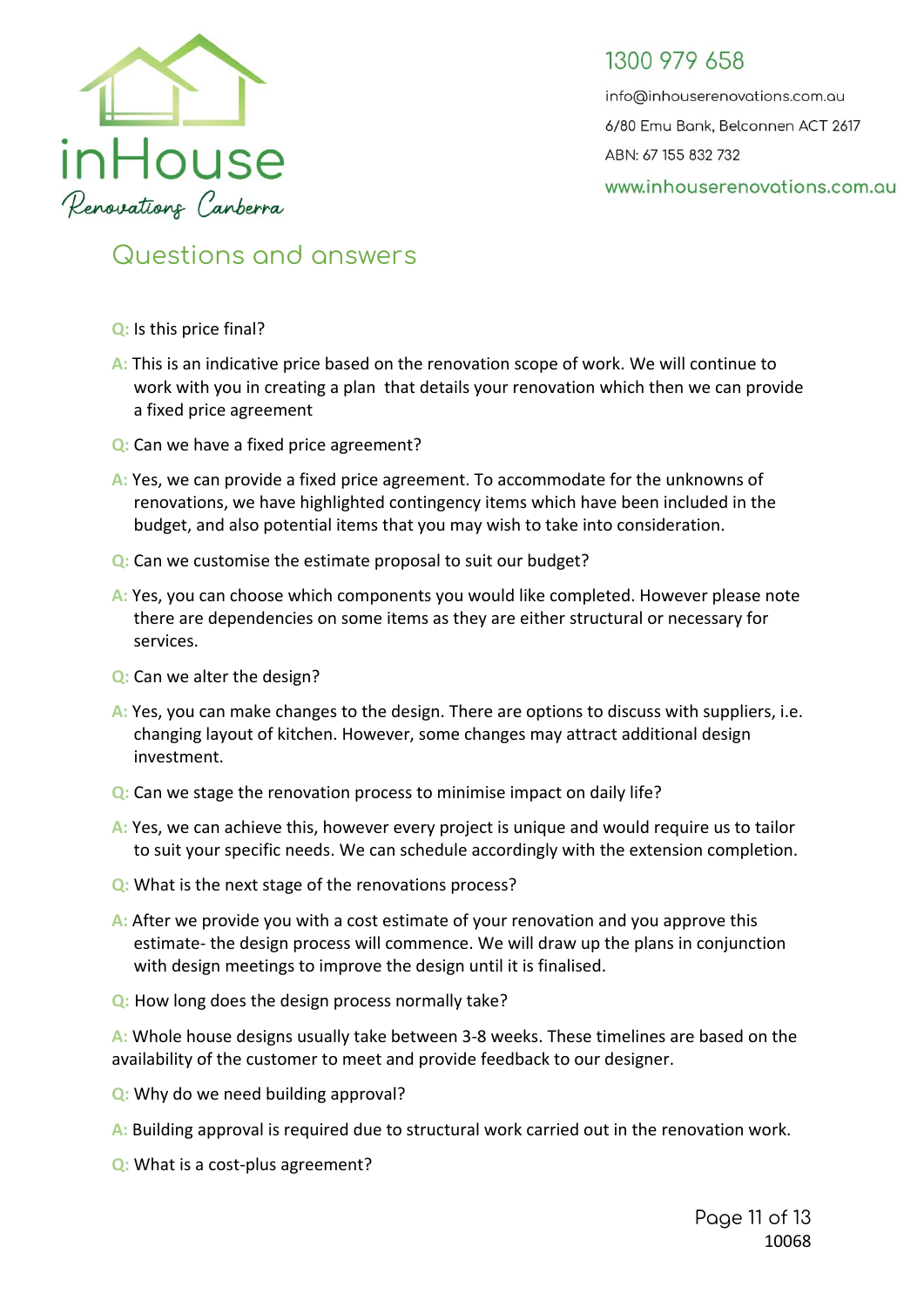

info@inhouserenovations.com.au 6/80 Emu Bank, Belconnen ACT 2617 ABN: 67 155 832 732 www.inhouserenovations.com.au

- **A:** A cost-plus margin agreement is where the cost of works and materials are evaluated at stages. The value is then passed to the owners, with an agreed margin to cover overheads and profits. We will always have written agreements on price before any work begins.
- **Q:** What is the difference with the site works in the Project Proposal and the Site Scope Proposal?
- **A:** The site works that are quoted in the Site Scope proposal are all the works that will be required to be undertaken for us to begin building your project. This may include items such as retaining walls and the pouring of the concrete slab.

In contrast the Project Proposal site works relate to any work that may be required once the building has begun. This includes trenches that may need to be built and fencing that will be required.

- **Q:** What documents are required as proof of how the project will be funded?
- **A:** You will need to provide a proof of funds (such as bank statements) or proof of finance from the banks.
- **Q:** What is a Letter of Authorisation?
- **A:** A Letter of Authorisation is for applicant(s) to obtain permission from lessee(s) to lodge the development application on your behalf.
- **Q:** Do all parties need to sign the HIA Agreement?
- **A:** While it is preferable for all parties to be present and sign the agreement, it is not legally essential.

In the instance that a relevant party to the agreement is unable to attend and sign the contract, a suitable way around this is to include an amendment into the contract noting the present party as a primary contact point, and the missing party as a secondary contact point, and for all final decisions to be approved by both parties.

An alternative solution is to have the missing party included into the agreement as a guarantor. This is a more complicated process than including an amendment in the agreement such as the aforementioned, and in most instances, such an amendment would be sufficient.

- **Q:** Can you explain allowances?
- **A:** In any building project, many individual items makeup the end project. It is our objective to enable our customers to have control over as many of those items as practically possible.